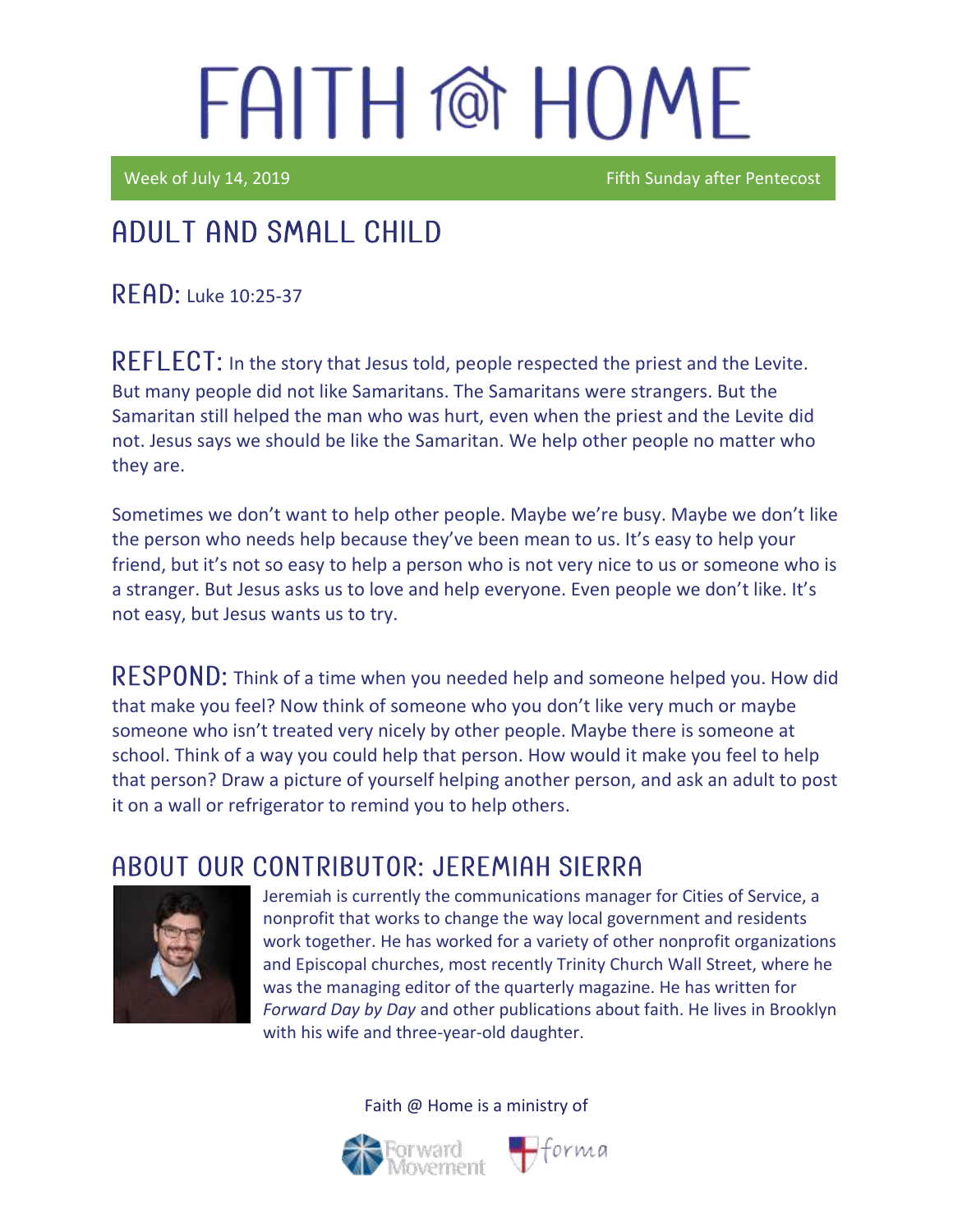Week of July 14, 2019 **Figure 2018** Fifth Sunday after Pentecost

## Adult and elementary

 $READ:$  Luke 10:30-33

REFLECT: Many of us have heard the story of the Good Samaritan. It is a wonderful tale about kindness from unexpected places. A traveler is robbed, beaten, and left for dead on the side of the road. The first two people to pass by are people that we would expect would stop—a priest and a Levite, a neighbor of this poor man. But they do not help him. Instead, the traveler receives help from a Samaritan, a man that many would consider an enemy of this traveler. The Samaritan offers compassion and mercy. But this is more than just a nice story. Jesus challenges us to think about what we would do in the same situation. Do we stop to help people in need, even if we don't like them or they have been mean to us in the past? We are often quick to help a friend, but Jesus tells us that we should respond like the Good Samaritan, treating everyone as our neighbor and loving them like we love ourselves.

RESPOND: This story is easy to listen to and very hard to act upon. Can you think of someone in school who might need an act of kindness? What if the classmate who always seems angry is acting that way because she feels lonely or left out? What if a student makes annoying comments in class because he is afraid others might find out that he can't read well or is struggling with math? Try this week to be like the Good Samaritan: Perform acts of kindness to everyone you meet, not just those already in your friend group. Encourage the adults in your life to do the same.

#### ABOUT OUR CONTRIBUTOR: RICHELLE THOMPSON



Richelle Thompson lives in the beautiful bluegrass of Kentucky, near Cincinnati, with her husband, their two children, a horse, a cat, and two dogs. She serves as the deputy director and managing editor of Forward Movement, a ministry of the Episcopal Church and publisher of the daily devotional, *Forward Day by Day*.



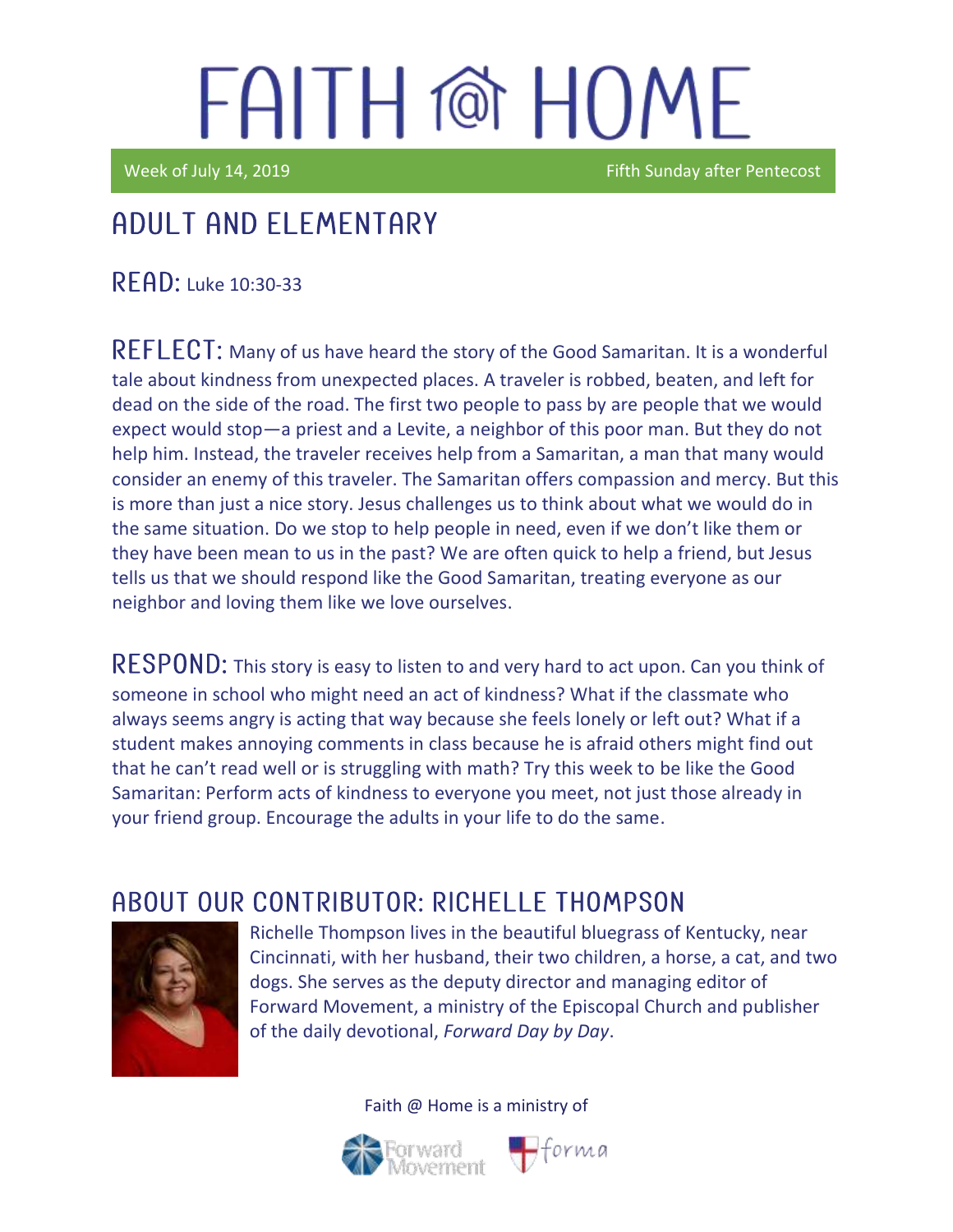Week of July 14, 2019 **Figure 2018** Fifth Sunday after Pentecost

### Adult and youth

 $R$   $F$  $R$  $D$ : Luke 10:25-37

 $REFLECT$ : Today's story is one that many of us are familiar with and we hear about in both our faith communities and secular communities. It's the story of the Good Samaritan. In Luke's Gospel, this story follows Jesus' reminder of the greatest commandment: to love God with all of your heart, with all of your soul, with all of your strength and with all of your mind; and to love your neighbor as yourself. This parable of the Good Samaritan shows how easily this commandment can be overlooked as we simply walk through life.

 **Today's lesson invites each of us to think about who is being passed by in** our society today. Who is being passed by at school? Who is being passed by in our Church in our neighborhoods? Where and how do you see the Good Samaritan, our God, showing up for them?

#### ABOUT OUR CONTRIBUTOR: CHRISTOPHER DECATUR



Christopher is a seminarian at Virginia Theological Seminary and a postulant in The Diocese of Ohio for holy orders. Prior to seminary, Chris served at Trinity Cathedral in Cleveland, OH as the Associate Minister for Children, Youth, Family, Young Adult and Campus Ministries. Chris also has served as "The Chair of The Subcommittee for Racial Reconciliation and Justice for The Standing Commission on Liturgy and Music." Chris comes from an undergraduate degree in Comparative Religion from Cleveland State University and years of studies and practicing of Early Childhood Education at both CSU and as a student at

 $\bigoplus$ forma

The Catholic University of America. Chris is currently serving as The Outreach Coordinator for The Center for The Ministry of Teaching at Virginia Theological Seminary and a Catechist for Baptized for Life: An Episcopal Discipleship Initiative.